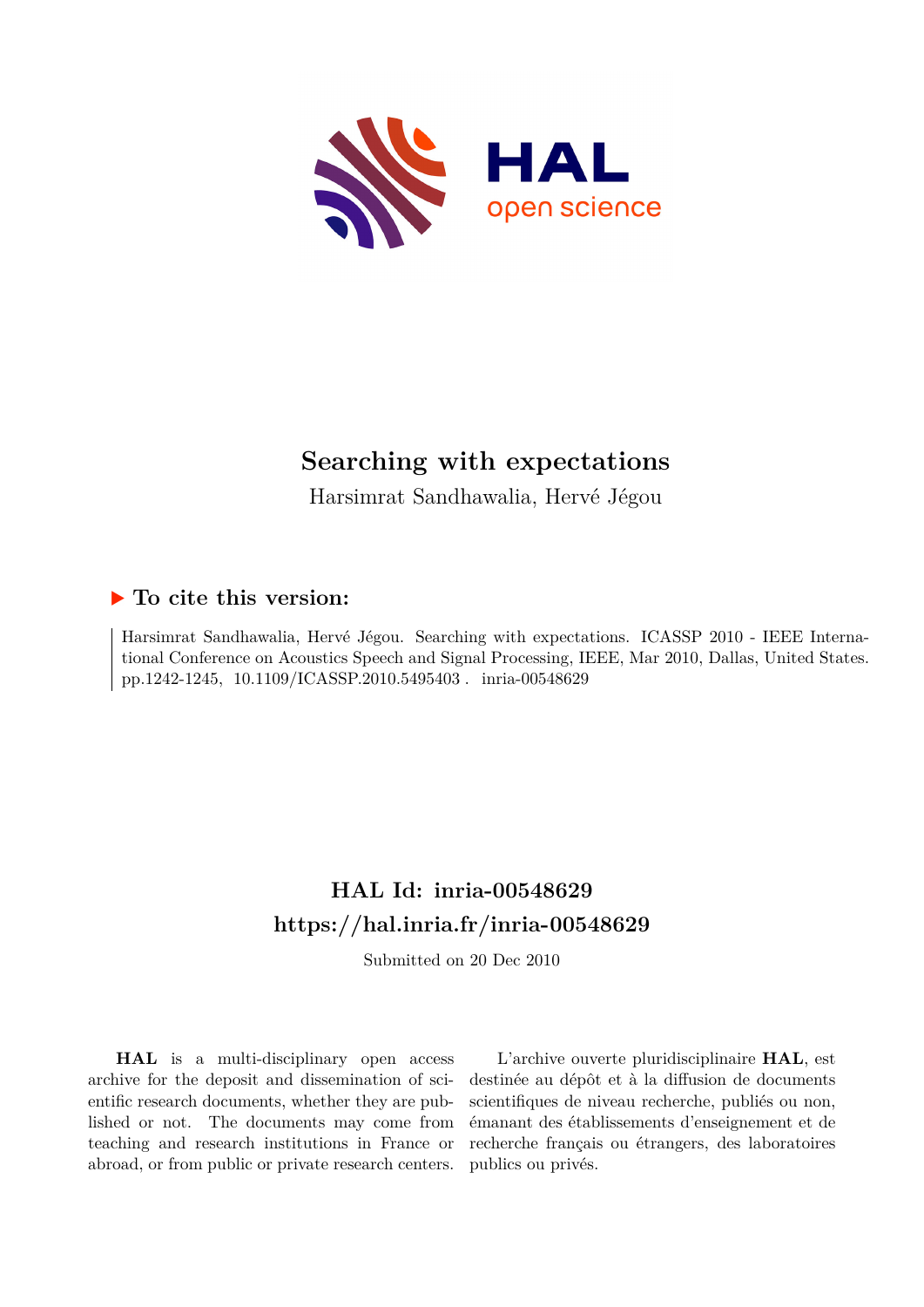## SEARCHING WITH EXPECTATIONS

*Harsimrat Sandhawalia, Herve J ´ egou ´*

## INRIA

### ABSTRACT

Handling large amounts of data, such as large image databases, requires the use of approximate nearest neighbor search techniques. Recently, Hamming embedding methods such as spectral hashing have addressed the problem of obtaining compact binary codes optimizing the trade-off between the memory usage and the probability of retrieving the true nearest neighbors. In this paper, we formulate the problem of generating compact signatures as a rate-distortion problem. In the spirit of source coding algorithms, we aim at minimizing the reconstruction error on the squared distances with a constraint on the memory usage. The vectors are ranked based on the distance estimates to the query vector. Experiments on image descriptors show a significant improvement over spectral hashing.

*Index Terms*— nearest neighbor search, quantization, source coding

## 1. INTRODUCTION

Nearest neighbor (NN) search is inherently expensive due to the *curse of dimensionality* [2, 1]. Formally, given a space  $Y$ , for instance the *d*-dimensional Euclidean space  $\mathcal{Y} = \mathbb{R}^d$ , and a distance  $D(.,.) : \mathcal{Y} \times \mathcal{Y} \rightarrow \mathbb{R}^+$ , the problem consists in finding the element NN(q) in a set  $\mathcal{X} \subset \mathcal{Y}$  that minimizes the distance to the query vector  $q \in \mathcal{Y}$ : NN(q) = arg min<sub>x∈X</sub> D(q, x). Several multidimensional indexing methods, such as the popular KD-tree [4] or similar branch and bound techniques, have been proposed to reduce the search time. For large dimensions, it turns out [15] that such approaches are no more efficient than the brute-force exhaustive distance calculation, whose complexity is  $\mathcal{O}(nd)$ .

There is a large body of literature [5, 3, 10] on algorithms that overcome this issue by performing approximate nearest neighbor (ANN) search. The key idea shared by these algorithms is to find the NN with high probability "only", instead of probability 1, which dramatically improves the search speed. Most of the effort has been devoted to the Euclidean distance, i.e., the case  $\mathcal{Y} = \mathbb{R}^d$  and  $D(x, y) = L_2(x, y) = ||x - y||_2$ . In this paper, we will only consider this distance, which is of high practical interest, for instance for vector quantization. In that case, one of the most popular ANN algorithm is the Euclidean Locality-Sensitive Hashing (LSH) [3, 12], which provides theoretical guarantees on the search quality with limited assumptions. It has been successfully used for local descriptors [7] and 3D object indexing [12, 9]. However, for real data, LSH is outperformed by heuristic methods [10], which take into account the distribution of the vectors.

ANN algorithms are compared using the trade-off between search quality and efficiency. However, this trade-off does not take into account the memory requirements of the indexing structure. In the case of E2LSH, the memory usage may be even higher than that required to store the vectors themselves, i.e., several hundreds of bytes. Only recently, researchers have tried to design methods limiting this memory usage. This is a key criterion for problems involving large amounts of data [13, 14], for instance in large-scale scene recognition problems, where millions to billions of images have to be indexed. In [14, 16], Torralba et al. propose to use a single global GIST descriptor [11] which is mapped to a short binary code to represent an image. This mapping is learned such that the neighborhood in the embedded space, with respect to the Hamming distance, reflects the similarity (in particular, Euclidean distances) between the original features. The search of the Euclidean nearest neighbors is then approximated by the search of the database binary signatures having the smaller Hamming distance to the query signature. In [16], spectral hashing (SH) is shown to outperform the binary codes generated by the restricted Boltzmann machine [14], boosting and LSH. Another related work is the Hamming embedding method of [6], where the binary signature is used to refine quantized SIFT descriptors in a bag-of-features framework.

In this paper, we formulate the problem of generating compact signatures as a rate-distortion problem on (square) distances, in the spirit of the constrained optimization algorithms used in source coding. Compression techniques aim at minimizing the vector reconstruction error, in terms of mean square distortion error, with a constraint on the memory usage. We apply this methodology to generate a compact representation minimizing the average error on the squared reconstructed distances. The vectors are then ranked based on the expectation of their distances to the query vector. The advantages of our scheme are twofold. First, our signature generation does not necessarily allocate an integer number of bits to each dimension. This is a restriction of spectral hashing [14] and of [6]. Second, the number of possible distances is significantly higher than with the aforementioned methods, for which this number is the binary code length plus one. Finally, as a byproduct of the method, we get an estimation of the expected square distance, which is, in particular, interesting for  $\varepsilon$ -radius search. One of the arguments mentioned in [14] and [6] for using the Hamming space is the efficient computation of distances. Note however that, one of the fastest way of computing Hamming distances on computers consists of using table lookups. Our method is implemented using such a strategy.

Our paper is organized as follows. In Section 2 we introduce the source coding system upon which our method is built, and introduce a few notations. Section 3 presents our approach, which is shown in Section 4 to outperform the state-of-the-art of [16] with respect to the compromise between memory and search accuracy.

#### 2. PRELIMINARIES: SOURCE CODING

Source coding produces a compact representation  $f(x)$  from a vector x, in a way that optimizes the trade-off between the size of  $f(x)$ in memory, expressed in bits, and an error criterion. The reconstruction quality is typically measured by the mean square error, defined as the average (or the expectation if the density is known) square distortion between the vector and its reconstruction. The source coder we consider consists of the three following stages.

A decorrelation transform maps the input vector to a space in which a few components gather most of the energy. This can be done using the Karhunen-Loeve transform, which represents the vector in the basis provided by principal component analysis (PCA). In practice, image and video compression schemes use predefined transfor-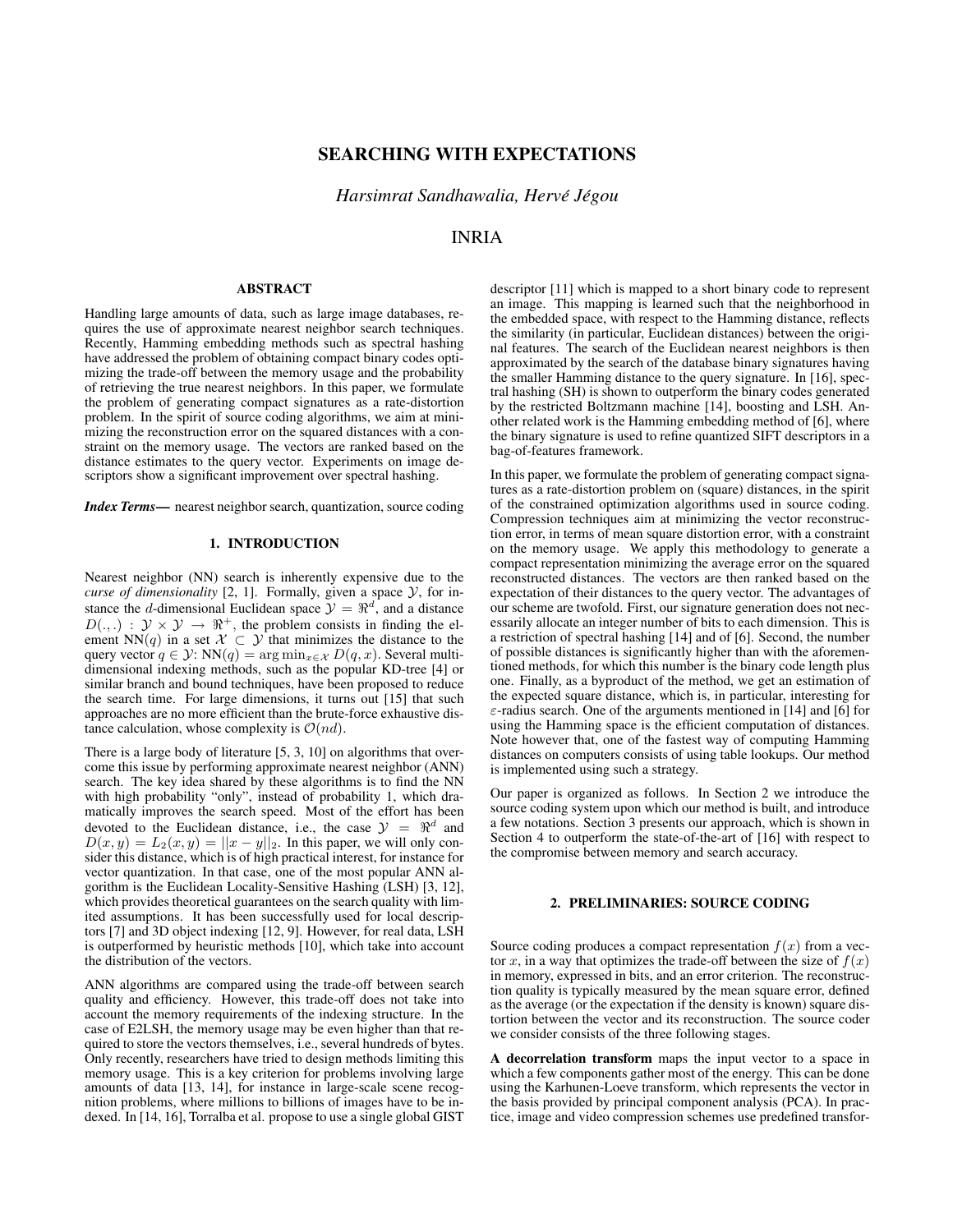

Fig. 1. A generic source code system

mations that are adapted to the data to be compressed, for instance the discrete cosine transform used in JPEG image compression.

Quantization is the only destructive process in source coding. Its purpose is to reduce the cardinality of the representation space, in particular when the input data is real-valued. A quantizer is a function mapping an input scalar or vector  $x$  to an index, in a set of  $n$ possible values. From now on, we assume that all quantization indices start at 0. Without any further processing (entropy coding), the index value is stored by  $\lceil \log_2 n \rceil$  bits. In this paper, we will focus on scalar quantization, i.e., the components  $x_1, \ldots, x_d$  of a vector x are quantized separately. The relative importance of the components (after decorrelation) is taken into account by using a different quantizer for each component. The vector  $x$  is then mapped as follows:

$$
(x_1,\ldots,x_j,\ldots,x_d)\rightarrow (q_1(x_1),\ldots,q_j(x_j),\ldots,q_d(x_d)),\quad (1)
$$

where  $q_j$  is the scalar quantizer associated with the  $j<sup>th</sup>$  vector component. Let us denote by  $n_j$  the number of possible index values associated with the quantizer  $q_i$ . The cost of storing the set of index values  $(q_1(x_1), \ldots, q_j(x_j), \ldots)$  without entropy coding is  $\lceil \sum_j \log_2 n_j \rceil$  bits.

Each scalar quantizer  $q_j$  is fully defined by the set of reconstruction values  $\{r_i(i)\}$  associated with the indices i,  $0 \leq i \leq n_i$ . The quantity  $r_j(i)$  associated with the index i for the j<sup>th</sup> component is often referred to as a *centroid*. Quantizing the value  $x_j$  amounts to finding the nearest neighbor in this set, as it minimizes the square reconstruction error, i.e.,

$$
q_j(x_j) = \arg\min_{0 \le i < n_j} L_2(x_j, r_j(i)). \tag{2}
$$

The set of centroids corresponds to a set of intervals  $\{C_i^j\}$  (including infinite endpoints) partitioning  $\Re$ . Let us denote by  $p_j(x_j) =$  $\mathbb{P}(X_j = x_j)$  the marginal probability density function associated with the  $j^{\text{th}}$  vector component. Assuming the intervals  $C_i^j$  fixed, a first necessary condition for the quantizer  $q_j$  to be optimal is that the reconstruction value  $r_j(i)$  is equal to the expectation of the values in the corresponding interval  $C_i^j$ , i.e.,

$$
r_j(i) = \frac{1}{P_j(i)} \int_{C_i^j} x p_j(x) \, dx \tag{3}
$$

where

$$
P_j(i) = \mathbb{P}(q(X_j) = i) = \int_{C_i^j} p_j(x) dx \tag{4}
$$

is the probability to observe the index i on the  $j<sup>th</sup>$  component, i.e., that the component  $X_j$  falls into the interval  $C_i^j$ . Another interesting quantity that will be used afterwards is the mean quantization error  $m_j(i)$  obtained when reconstructing a value falling into  $C_i^j$  by the centroid  $r_i(i)$ :

$$
m_j(i) = \frac{1}{P_j(i)} \int_{C_i^j} (x - r_j(i))^2 p_j(x) dx.
$$
 (5)

Assuming without loss of generality that  $r_j(i) < r_j(i+1)$ , a second necessary condition for optimality is that the finite boundaries of

the intervals are  $\left( r_j(i) + r_j(i + 1) \right) / 2$ . The Lloyd-Max quantizer finds the optimal solution by iteratively computing the boundaries and the reconstruction values. In the following, we assume that the two necessary conditions hold, as we generate the quantizer using scalar k-means, a sampled version of Lloyd-Max.

Entropy coding minimizes the expectation of the code length by adjusting the amount of bits used to represent the different index values. This step is typically performed using Huffman or arithmetic coding. In this paper, we will not consider this step, which involve an additional computation cost.

*Discussion:* In source coding, a central question is how to make best use of the bits with the least possible distortion. Hence, the number of intervals  $n_j$  used for each component has to be adjusted optimally<sup>1</sup>. This is the purpose of rate distortion optimization (RDO), which minimizes the distortion associated with a given number of bits. The optimization usually consists in adjusting the number of quantized indexes of the different quantizers.

## 3. SEARCHING WITH EXPECTATIONS

NN search depends solely on the distances between the query vector and the database vectors, or equivalently the square distances. Our method compares the vectors based on their quantization indices. For each vector  $x = (x_1, \ldots, x_j, \ldots)$  expressed in the PCA basis, we only need to store the quantized indexes  $q(x)$  =  $(q_1(x_1), \ldots, q_j(x_j), \ldots)$ . In this section, we first explain how the expected square distances are estimated from these indices, assuming fixed scalar quantizers. Then we introduce the optimization problem we solve to optimize the quantizers, i.e., to allocate bits to dimensions. Finally, we explain how the indices provided by the quantizers are combined to bijectively generate a compact signature.

As our method is derived from the source coding framework presented in Section 2, we assume the vector to be decorrelated using PCA. The orthonormal basis ensures that the square distance between vectors is identical before and after decorrelation. We also assume that each component is quantized using a Lloyd-Max quantizer  $q_i$  (or its k-means sampled version), hence Eqn 3 holds. The construction of quantizer  $q_j$  is solely parametrized by  $n_j$ .

#### 3.1. Expected square distance

Let us consider two vectors  $X$  and  $Y$ , seen here as random variables whose components are expressed in the orthonormal basis provided by the PCA. In this subsection, we assume that the scalar quantizers are known. In others terms  $n<sub>i</sub>$ , the number of intervals, are fixed (not necessary equal from one component to another). Thanks to the linearity of the expectation, we have

$$
\mathbb{E}\left[L_2(X,Y)^2\right] = \sum_{1 \le j \le d} \mathbb{E}\left[(X_j - Y_j)^2\right].\tag{6}
$$

Recall that, for a particular vector component  $j$ , we have stored the quantized indices  $q_j(x_j)$  and  $q_j(y_j)$ . These indices identify the cells  $C_i^j$  and  $C_{i'}^j$  into which  $x_j$  and  $y_j$  are quantized. The conditional expected square distance  $e_j(i, i')$  between  $X_j$  and  $Y_j$ , knowing that  $i = q_j(X_j)$  and  $i' = q_j(Y_j)$ , is computed as

$$
e_j(i, i') = \int_{C_i^j} \int_{C_{i'}^j} (x - y)^2 p(x|i) p(y|i') dx dy.
$$
 (7)

where  $(x - y)^2$  is subsequently re-written as

$$
(x-y)^{2} = ((x-rj(i)) - (y-rj(i'))^{2} + (rj(i) - rj(i')))^{2}.
$$

<sup>1</sup>In the JPEG norm, the optimization of the scalar quantizers associated with the components of the DCT-transformed signal also takes into account the psycho-visual impact of the frequency bands.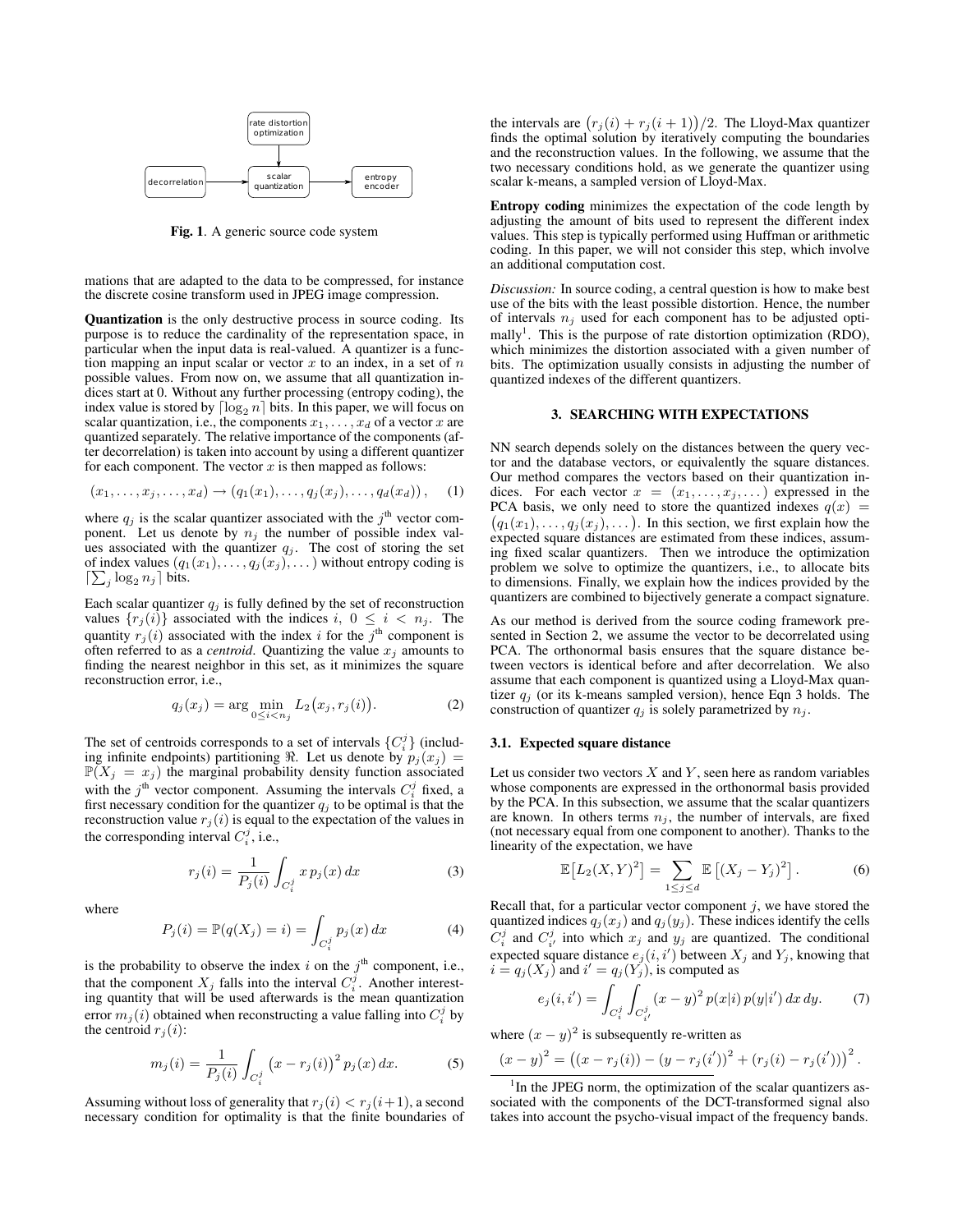

Fig. 2. Comparison of square distances with their estimates, for 2D Gaussian vectors. We have used 5 bits to represent the vectors  $(n_1=8$  and  $n_2=4)$ . Notice the discrete number of possible values for the estimates. Therefore, there is a lower and an upper bound on the estimated square distances produced by the algorithm.

Developing this squared expression and observing, from Eqn 3, that

$$
\int_{C_i^j} (x - r_j(i)) p(x|i) dx = 0 \text{ and } \int_{C_{i'}^j} (y - r_j(i')) p(y|i') dy = 0,
$$
\n(8)

Eqn 7 simplifies to

$$
e_j(i, i') = (r_j(i) - r_j(i'))^2 + m_j(i) + m_j(i'),
$$
 (9)

where we recognize the mean square errors  $m_j(i)$  and  $m_j(i')$  associated with the reconstruction of  $X_j$  and  $Y_j$  by  $r_j(i)$  and  $r_j(i')$ , respectively. Using Eqn 6 and Eqn 9, comparing two vectors  $x$  and y with the knowledge of the scalar quantized indices  $q(x)$  and  $q(y)$ simply consists in computing the following sum:

$$
\mathbb{E}[L_2(X,Y)^2 | q(X), q(Y)] = \sum_j e_j(q_j(x_j), q_j(y_j)). \quad (10)
$$

This summation is only performed on the components which have been selected by the rate-distortion optimization introduced in the next subsection, i.e., the most energetic components. The number of interesting components heavily depends on the number of bits b to allocate. Note that the values  $r_j(i)$  and  $m_i^j$  are byproducts of the k-means quantizer. They are stored into lookup tables that are accessed to compute the expected square distances. To improve the efficiency at the cost of larger lookup tables, one can also directly store the tables  $e_j(i, i')$  for all  $1 \leq j \leq d$  and  $0 \leq i, i' < n_j$ , and compound several components in Eqn 10.

Figure 2 illustrates the quality of the estimates provided by this equation on the toy example of 2D anisotropic gaussian vectors.

### 3.2. Rate distortion optimization

We now focus on the optimization of the different scalar quantizers. The constraint on the total number of bits being fixed, the objective is to minimize the error of the estimator in Eqn 10. As we have fixed the quantizer generation procedure (Lloyd-Max/k-means), we only need to allocate the numbers of intervals  $(n_1, \ldots, n_j, \ldots, n_d)$  to the different components. The optimization aims at minimizing, on average, a given distortion criterion, for instance the absolute value of the square distance error:

$$
\mathbb{E}\left[\left|\left(X-Y\right)^2 - \mathbb{E}\left[L_2(X,Y)^2 \mid q(X), q(Y)\right]\right|\right] \tag{11}
$$

subject to a constraint on the maximum number of bits b used to represent the vector. As we do not use entropy coding, this memory usage constraint is given by

$$
\sum_{1 \le j \le d} \log_2(n_j) \le b. \tag{12}
$$

We simplify the problem of Eqn 11 by minimizing instead the upper bound

$$
\mathbb{E}\left[\sum_{1\leq j\leq d}\left|(X_j-Y_j)^2-e_j\big(q_j(X_j),q_j(Y_j)\big)\right|\right],\qquad(13)
$$



Fig. 3. Illustration of the rate-distortion greedy optimization approach. *Left:* rate distortion curves associated with the 2 different components. Each curve corresponds to the set of points  $(\log_2(n_j), \text{EED}_j(n_j)), j = 1, 2$ . *Right:* illustration of the different scalar quantizers obtained at each step of the algorithm: the number of intervals is increased for one of the two dimensions.

obtained by applying the triangular inequality to Eqn 11. Doing so, the impact of  $n_i$  on the distortion does not depend on the other components. This is convenient when applying a discrete optimization algorithm. The rate-distortion approach is then performed as follows.

*1– Expected distortion.* For each component  $j$  and for all<sup>2</sup> possible values of  $n_j$ , we compute the expected distortion  $\text{EED}_j(n_j)$  resulting from the use of  $n_j$  intervals for the quantizer  $q_j$  associated with the component  $j$ . This is done by estimating, using Monte-Carlo sampling, the expected error on the square distance:

$$
EED_j(n_j) = \int_{\Re} \int_{\Re} \left| (x - y)^2 - e_j(q_j(x), q_j(y)) \right| p(x) p(y) dx dy.
$$
\n(14)

*2– Optimization.* The quantities  $EED_j(n_j)$  being estimated for all j and  $n_i$  (and stored into tables), minimizing Eqn 13 on average amounts to solving

$$
(\hat{n}_1, ..., \hat{n}_j, ..., \hat{n}_d) = \arg \min_{(n_1, ..., n_j, ..., j_d)} \sum_{1 \le j \le d} EED_j(n_j)
$$
\n(15)

subject to the constraint of Eqn 12. A reasonable (though not necessarily optimal) solution of this discrete optimization problem is obtained by a greedy-best algorithm. Figure 3 illustrates the behavior of such an algorithm on a set of 2D Gaussian vectors, where the values  $n_1$  and  $n_2$  are increased until the termination constraint of Eqn 12 is not satisfied anymore.

*Remark:* The algorithm may output  $n_j = 1$  for the least energetic components. In that case  $q_j(x_j)$  is deterministically equal to 0 and is not stored. As such a component has no impact on the nearest neighbor search, it is ignored in Eqn 10. However, the quantity  $m_j$ , which is equal to the component variance  $\mathbb{E}[(X_j - E[X_j])^2]$  in that case, should still be added if the final objective is to have a square distance estimate.

#### 3.3. Code construction

In this subsection, we detail how the binary code is obtained from a given input vector  $x$ . The rate-distortion optimization performed in the previous subsection has fixed the quantizers, providing the numbers of intervals  $n_j$  used for each of the vector component. A vector  $x$  is then represented by the vector of quantized indices  $q(x) = (q_1(x_1), \ldots, q_j(x_j), \ldots, q_d(x_d))$ . As we have  $0 \le i < n_j$ 

 $^{2}$ By "all", we mean the integers from 1 to  $2^{b}$ , as higher values do not satisfy the constraint of Eqn 12. Note that in practice, most of the components are not likely to receive more than few bits.